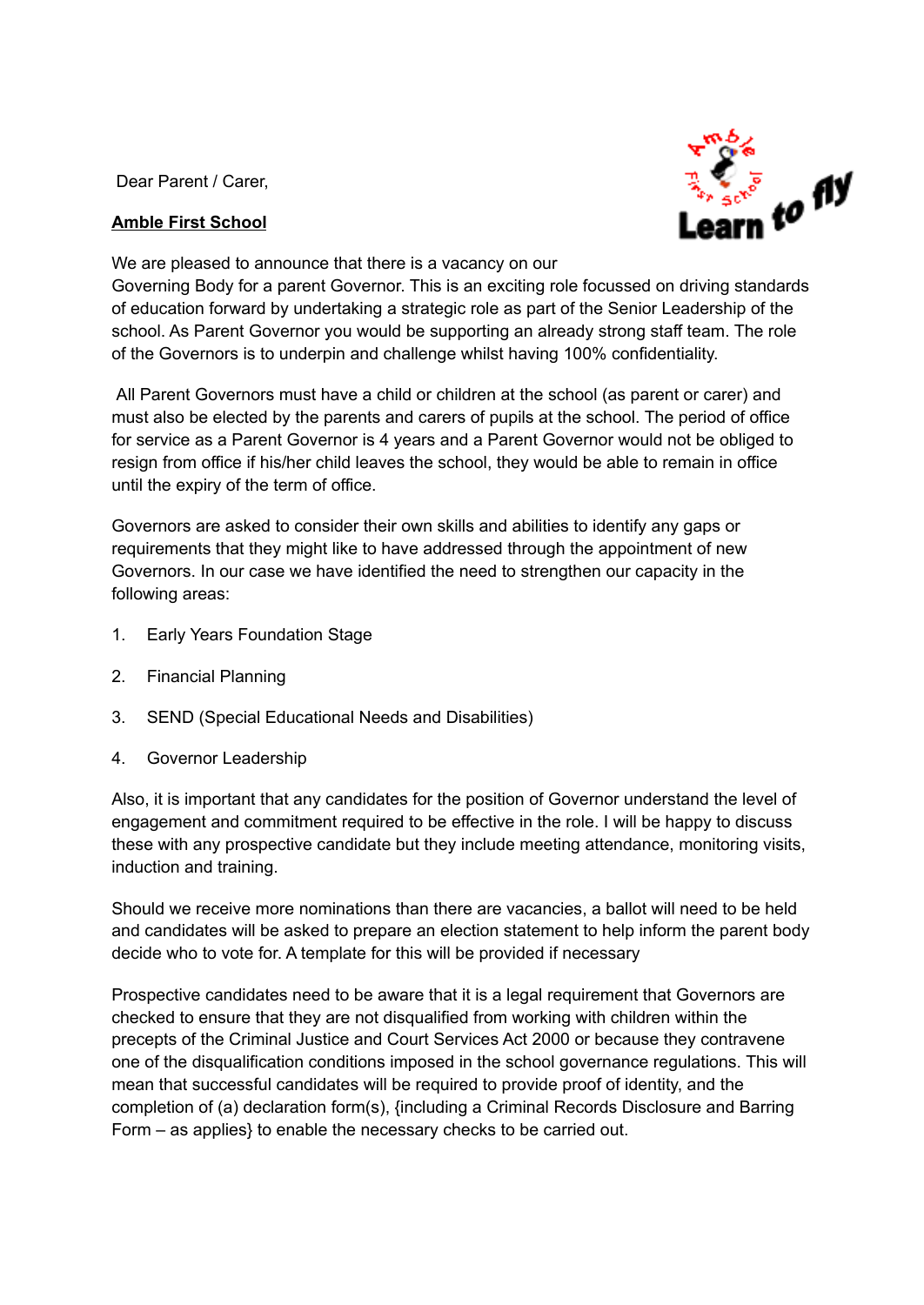The role of Governor can be hugely rewarding in terms of the impact that you can have on the outcomes for children as well as the opportunity to learn and develop new skills that can be of benefit to you beyond the school community.

Any Parent or Carer who does wish to be considered for election should return the completed nomination form below and covering letter by 05.11.2021. The covering letter should include some information about yourself, what you understand the role of Governor to be and how you can meet the identified areas of need above.

For an informal chat, please contact Mrs Jackson or Miss Nowak, or send an email to the address below.

Yours sincerely,

Rachel McGarvey – Chair of Governors

Lizzie Jackson - Head Teacher

[enquiries@amblefirst.northumberland.sch.uk](mailto:enquiries@amblefirst.northumberland.sch.uk)